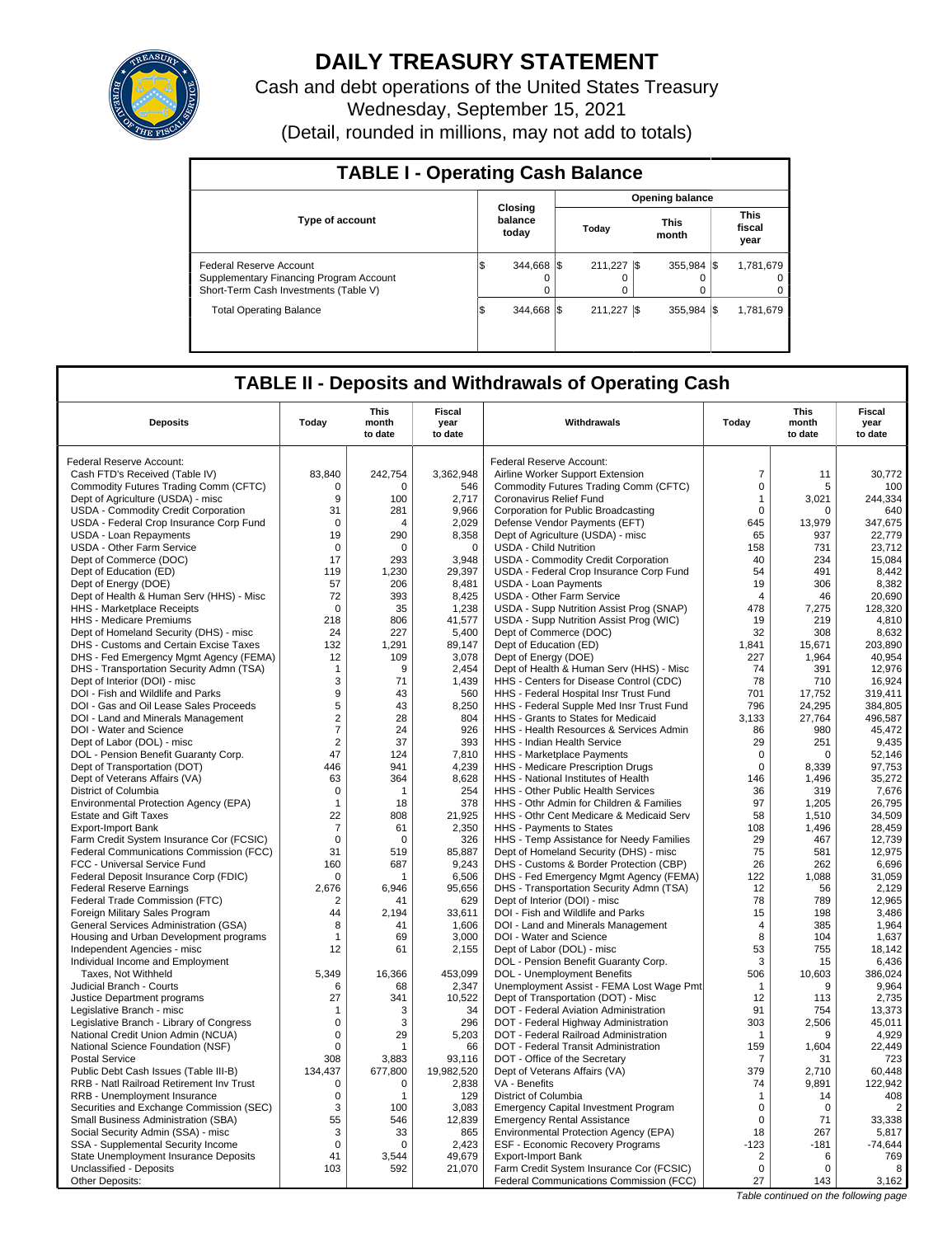$\sqrt{ }$ 

# **TABLE II cont. - Deposits and Withdrawals of Operating Cash**

| <b>Deposits</b>                                                        | Today      | This<br>month<br>to date | <b>Fiscal</b><br>year<br>to date | Withdrawals                                                          | Today            | <b>This</b><br>month<br>to date | <b>Fiscal</b><br>vear<br>to date |
|------------------------------------------------------------------------|------------|--------------------------|----------------------------------|----------------------------------------------------------------------|------------------|---------------------------------|----------------------------------|
| Federal Housing Admin: Note Sales                                      | 63         | 1,242                    | 20,884                           | FCC - Universal Service Fund                                         | 16               | 144                             | 8,129                            |
| Thrift Savings Plan Transfer                                           | 297        | 1,123                    | 45,314                           | Federal Deposit Insurance Corp (FDIC)                                | $\overline{2}$   | 31                              | 869                              |
|                                                                        |            |                          |                                  | <b>Federal Employees Insurance Payments</b>                          | 281              | 3,898                           | 85,887                           |
|                                                                        |            |                          |                                  | <b>Federal Salaries (EFT)</b>                                        | 603              | 8,589                           | 197.904                          |
|                                                                        |            |                          |                                  | Federal Trade Commission (FTC)                                       | 0                | 7                               | 536                              |
|                                                                        |            |                          |                                  | General Services Administration (GSA)                                | 71               | 1,379                           | 26,219                           |
|                                                                        |            |                          |                                  | Housing and Urban Development programs                               | 183              | 4,874                           | 71,168                           |
|                                                                        |            |                          |                                  | Independent Agencies - misc                                          | 16               | 156                             | 3,745                            |
|                                                                        |            |                          |                                  | Interest on Treasury Securities                                      | 1,343            | 1,366                           | 287,014                          |
|                                                                        |            |                          |                                  | IRS - Advanced Child Tax Credit (EFT)                                | 13,343           | 13.348                          | 37,914                           |
|                                                                        |            |                          |                                  | IRS - Economic Impact Payments (EFT)                                 | 282              | 1,021                           | 443,702                          |
|                                                                        |            |                          |                                  | IRS Tax Refunds Business (EFT)                                       | $\Omega$         | 518                             | 28,935                           |
|                                                                        |            |                          |                                  | IRS Tax Refunds Individual (EFT)                                     | 1,508            | 5,820                           | 338,755                          |
|                                                                        |            |                          |                                  | Judicial Branch - Courts                                             | 2                | 36                              | 2,007                            |
|                                                                        |            |                          |                                  | Justice Department programs                                          | 116              | 1,419                           | 20,850                           |
|                                                                        |            |                          |                                  | Legislative Branch - misc                                            | 14               | 55                              | 1,197                            |
|                                                                        |            |                          |                                  | Legislative Branch - Library of Congress                             | 1                | 11                              | 685                              |
|                                                                        |            |                          |                                  | <b>NASA</b>                                                          | 106              | 791                             | 19,199                           |
|                                                                        |            |                          |                                  | National Credit Union Admin (NCUA)                                   | $\Omega$         | 7                               | 2,754                            |
|                                                                        |            |                          |                                  | National Science Foundation (NSF)                                    | 49               | 333                             | 6.648                            |
|                                                                        |            |                          |                                  | Postal Service Money Orders and Other                                | 134              | 1,777                           | 41,059                           |
|                                                                        |            |                          |                                  | Public Debt Cash Redemp. (Table III-B)                               | 37,161           | 625,843                         | 18,513,524                       |
|                                                                        |            |                          |                                  | Railroad Retirement Board (RRB) - misc                               | $\Omega$         | $\mathbf{1}$                    | 47                               |
|                                                                        |            |                          |                                  | <b>RRB - Benefit Payments</b>                                        | $\mathbf{1}$     | 1,153                           | 14,040                           |
|                                                                        |            |                          |                                  | Securities and Exchange Commission (SEC)                             | 3                | 92                              | 1,218                            |
|                                                                        |            |                          |                                  | Small Business Administration (SBA)                                  | 4.602            | 34,347                          | 677,726                          |
|                                                                        |            |                          |                                  | Social Security Admin (SSA) - misc                                   | 49               | 169                             | 4,428                            |
|                                                                        |            |                          |                                  | SSA - Benefits Payments                                              | 20,362           | 63,492                          | 979,272                          |
|                                                                        |            |                          |                                  | SSA - Supplemental Security Income                                   | 8                | 4,488                           | 54,700                           |
|                                                                        |            |                          |                                  | <b>Transportation Services</b>                                       | 4                | 147                             | 1,284                            |
|                                                                        |            |                          |                                  | Other Withdrawals:                                                   |                  |                                 |                                  |
|                                                                        |            |                          |                                  | Military Active Duty Pay (EFT)                                       | 3,301            | 7,463                           | 91,807                           |
|                                                                        |            |                          |                                  | Unclassified                                                         | 974              | 13,259                          | 327,393                          |
|                                                                        |            |                          |                                  |                                                                      |                  |                                 |                                  |
| <b>Total Other Deposits</b><br>Change in Balance of Uncollected        | 360        | 2,743                    | 80,166                           | Total, Other Withdrawals                                             | 4,275            | 38,254                          | 737,056                          |
| Funds                                                                  | 0          | 0                        | $\mathbf 0$                      |                                                                      |                  |                                 |                                  |
| <b>Transfers from Depositaries</b>                                     | $\Omega$   | $\Omega$                 | 0                                | <b>Transfers to Depositaries</b>                                     | 0                | 0                               | $\Omega$                         |
| <b>Total Federal Reserve Account</b>                                   | 228,794    | 967,206                  | 24,596,579                       | <b>Total Federal Reserve Account</b>                                 | 95,352           | 978,522                         | 26,033,590                       |
| Short-Term Cash Investments:<br>Transfers from Federal Reserve Account |            |                          |                                  | Short-Term Cash Investments:<br>Transfers to Federal Reserve Account |                  |                                 |                                  |
| (Table V)                                                              | $\Omega$   | $\Omega$                 | $\Omega$                         | (Table V)                                                            | $\Omega$         | 0                               |                                  |
| Total Deposits (excluding transfers)                                   | 228,794 \$ |                          | 967,206 \$24,596,579             | Total Withdrawals (excluding transfers)                              | 95,352  \$       |                                 | 978,522 \$ 26,033,590            |
|                                                                        |            |                          |                                  | Net Change in Operating Cash Balance                                 | Ŝ.<br>133,442 \$ |                                 | $-11,316$ \$ $-1,437,011$        |

|                                                                                                                                                                                                                                                                                                                                                                                                                                |                                                                                            |                                                                                                                    |                                                                                                                 | <b>TABLE III-A - Public Debt Transactions</b>                                                                                                                                                                                                                                                                                 |                                                                   |                                                                                        |                                                                                                                                          |
|--------------------------------------------------------------------------------------------------------------------------------------------------------------------------------------------------------------------------------------------------------------------------------------------------------------------------------------------------------------------------------------------------------------------------------|--------------------------------------------------------------------------------------------|--------------------------------------------------------------------------------------------------------------------|-----------------------------------------------------------------------------------------------------------------|-------------------------------------------------------------------------------------------------------------------------------------------------------------------------------------------------------------------------------------------------------------------------------------------------------------------------------|-------------------------------------------------------------------|----------------------------------------------------------------------------------------|------------------------------------------------------------------------------------------------------------------------------------------|
| <b>Issues</b>                                                                                                                                                                                                                                                                                                                                                                                                                  | Today                                                                                      | <b>This</b><br>month<br>to date                                                                                    | Fiscal<br>vear<br>to date                                                                                       | <b>Redemptions</b>                                                                                                                                                                                                                                                                                                            | Today                                                             | <b>This</b><br>month<br>to date                                                        | Fiscal<br>year<br>to date                                                                                                                |
| Marketable:<br>Bills:<br><b>Regular Series</b><br><b>Cash Management Series</b><br><b>Notes</b><br><b>Bonds</b><br>Inflation-Protected Securities Increment<br>Federal Financing Bank<br>Nonmarketable:<br>United States Savings Securities:<br>Cash Issue Price<br>Interest Increment<br><b>Government Account Series</b><br>Hope Bonds<br><b>Domestic Series</b><br><b>Foreign Series</b><br>State and Local Series<br>Other | 0<br>106,222<br>26,556<br>262<br>$\Omega$<br>5<br>$\overline{2}$<br>146,414<br>35<br>1,558 | $0 \,$ $\upbeta$<br>376,996 \$<br>150,005<br>106,222<br>26,555<br>4,140<br>49<br>315<br>2,092,445<br>702<br>17,298 | 10,265,988<br>4,410,149<br>4,103,386<br>694,820<br>80,448<br>1,411<br>3,931<br>97,796,634<br>118,006<br>397,568 | Marketable:<br><b>Bills</b><br><b>Notes</b><br><b>Bonds</b><br><b>Federal Financing Bank</b><br>Nonmarketable:<br>United States Savings Securities<br><b>Government Account Series</b><br>Hope Bonds<br><b>Domestic Series</b><br><b>Foreign Series</b><br><b>State and Local Series</b><br>Other<br><b>Total Redemptions</b> | $\Omega$<br>35,000<br>31<br>243,904<br>611<br>1,520<br>281,066 \$ | 569,997 \$<br>\$<br>35,000<br>410<br>2,148,973<br>0<br>3,226<br>17.209<br>2,774,816 \$ | 15,709,928<br>2,197,837<br>29,649<br>1,209<br>10,045<br>97,875,792<br>$\Omega$<br>71,549<br>$\Omega$<br>97,575<br>396,941<br>116,390,525 |
| <b>Total Issues</b>                                                                                                                                                                                                                                                                                                                                                                                                            | $281,054$ \\$                                                                              | 2,774,728 \$                                                                                                       | 117,872,362                                                                                                     | Net Change in Public Debt Outstanding                                                                                                                                                                                                                                                                                         | $-12$ \\$                                                         | $-88$ \$                                                                               | 1,481,838                                                                                                                                |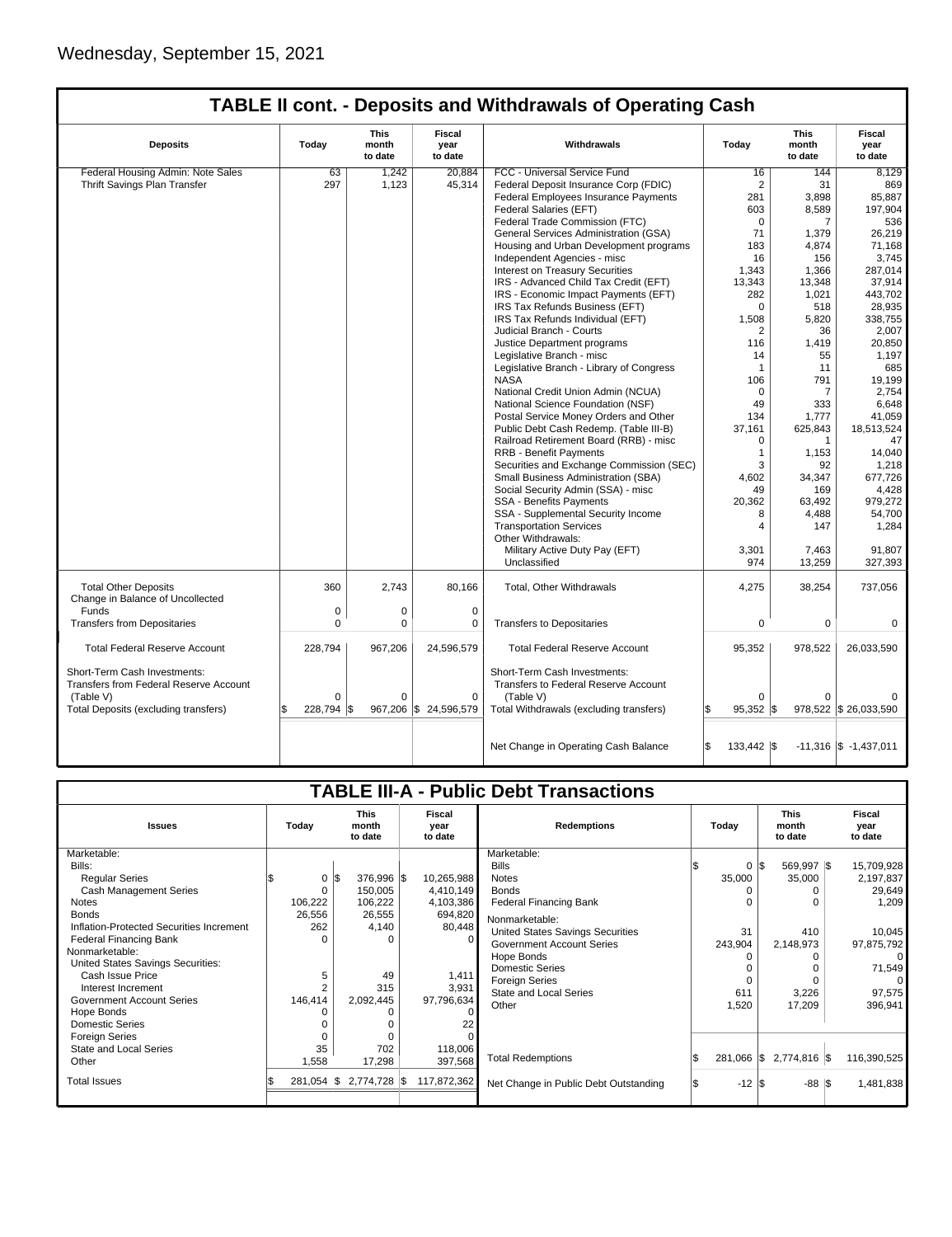| <b>TABLE III-B - Adjustment of Public Debt</b><br><b>Transactions to Cash Basis</b> |     |            |     |                                 |                                  |  |  |  |
|-------------------------------------------------------------------------------------|-----|------------|-----|---------------------------------|----------------------------------|--|--|--|
| <b>Transactions</b>                                                                 |     | Today      |     | <b>This</b><br>month<br>to date | <b>Fiscal</b><br>year<br>to date |  |  |  |
| Public Debt Cash Issues:                                                            |     |            |     |                                 |                                  |  |  |  |
| Public Debt Issues (Table III-A)                                                    | l\$ | 281,054 \$ |     |                                 | 2,774,728   \$17,872,362         |  |  |  |
| Premium on New Issues                                                               |     | 542        |     | 542                             | 22,767                           |  |  |  |
| Discount on New Issues:                                                             |     |            |     |                                 |                                  |  |  |  |
| Bills $(-)$                                                                         |     | $\Omega$   |     | 90                              | 2,790                            |  |  |  |
| Bonds and Notes (-)                                                                 |     | 480        |     | 480                             | 30,370                           |  |  |  |
| Federal Financing Bank (-)                                                          |     | O          |     | 0                               |                                  |  |  |  |
| Government Account Transactions (-)                                                 |     | 146,414    |     | 2,092,445                       | 97,796,634                       |  |  |  |
| Hope Bonds (-)                                                                      |     |            |     | ŋ                               |                                  |  |  |  |
| Interest Increment on United States                                                 |     |            |     |                                 |                                  |  |  |  |
| Savings Securities (-)                                                              |     | 2          |     | 315                             | 3,931                            |  |  |  |
| Inflation-Protected Securities Increment                                            |     | 262        |     | 4,140                           | 78,884                           |  |  |  |
| <b>Total Public Debt Cash Issues</b>                                                |     |            |     |                                 |                                  |  |  |  |
| Deposited in Federal Reserve Account                                                | \$  | 134,437    | 1\$ | 677,800                         | \$19,982,520                     |  |  |  |
| Public Debt Cash Redemptions:                                                       |     |            |     |                                 |                                  |  |  |  |
| Public Debt Redemptions (Table III-A)                                               | l\$ | 281,066    | I\$ | 2,774,816                       | \$16,390,525                     |  |  |  |
| Premium on Debt Buyback Operation                                                   |     | 0          |     | 0                               | O                                |  |  |  |
| Discount on Debt Buyback Operation (-)                                              |     | 0          |     | 0                               |                                  |  |  |  |
| Federal Financing Bank (-)                                                          |     | U          |     | 0                               | 1,209                            |  |  |  |
| Government Account Transactions (-)                                                 |     | 243,904    |     | 2,148,973                       | 97,875,792                       |  |  |  |
| Hope Bonds (-)                                                                      |     | O          |     | 0                               |                                  |  |  |  |
| <b>Total Public Debt Cash Redemptions</b>                                           |     |            |     |                                 |                                  |  |  |  |
| Withdrawn from Federal Reserve Acct.                                                | l\$ | 37,161     | 1\$ |                                 | 625,843 \$18,513,524             |  |  |  |

| <b>TABLE III-C - Debt Subject to Limit</b>                                        |                           |                                                           |                           |                           |  |  |  |  |  |
|-----------------------------------------------------------------------------------|---------------------------|-----------------------------------------------------------|---------------------------|---------------------------|--|--|--|--|--|
|                                                                                   | Closina                   |                                                           | Opening balance           |                           |  |  |  |  |  |
| <b>Balance Transactions</b>                                                       | balance<br>today          | Today                                                     | <b>This</b><br>month      | Fiscal<br>year            |  |  |  |  |  |
| Debt Held by the Public<br>Intragovernmental Holdings<br><b>Total Public Debt</b> | \$22,294,050<br>6,133,179 | \$22,282,917<br>6.144.324                                 | \$22,254,544<br>6,172,774 | \$21,018,952<br>5,926,439 |  |  |  |  |  |
| Outstanding<br>Less: Debt Not<br>Subject to Limit:                                | 28,427,229                | 28,427,241                                                | 28,427,317                | 26,945,391                |  |  |  |  |  |
| Other Debt                                                                        | 478                       | 478                                                       | 478                       | 478                       |  |  |  |  |  |
| <b>Unamortized Discount</b>                                                       | 19,260                    | 19,272                                                    | 19,348                    | 17,271                    |  |  |  |  |  |
| <b>Federal Financing Bank</b>                                                     | 6,053                     | 6,053                                                     | 6,053                     | 7,262                     |  |  |  |  |  |
| Hope Bonds                                                                        | $\Omega$                  | O                                                         | U                         | o                         |  |  |  |  |  |
| Plus: Other Debt Subject to Limit<br>Guaranteed Debt of                           |                           |                                                           |                           |                           |  |  |  |  |  |
| Government Agencies                                                               | $\Omega$                  | $\Omega$                                                  | $\Omega$                  | 0                         |  |  |  |  |  |
| <b>Total Public Debt</b><br>Subject to Limit                                      |                           | \$28,401,438   \$28,401,438   \$28,401,438   \$26,920,380 |                           |                           |  |  |  |  |  |
| <b>Statutory Debt Limit</b>                                                       | \$28,401,463              | \$28,401,463                                              | \$28,401,463              | SUSP-1                    |  |  |  |  |  |
|                                                                                   |                           |                                                           |                           |                           |  |  |  |  |  |

|--|

| <b>TABLE IV - Federal Tax Deposits</b>                                                                                                                                                                                                 |     |                                                                    |     |                                                         |     |                                                                      |
|----------------------------------------------------------------------------------------------------------------------------------------------------------------------------------------------------------------------------------------|-----|--------------------------------------------------------------------|-----|---------------------------------------------------------|-----|----------------------------------------------------------------------|
| Classification                                                                                                                                                                                                                         |     | Today                                                              |     | <b>This</b><br>month<br>to date                         |     | Fiscal<br>year<br>to date                                            |
| Withheld Income and Employment Taxes<br>Individual Income Taxes<br><b>Railroad Retirement Taxes</b><br>Excise Taxes<br><b>Corporation Income Taxes</b><br><b>Federal Unemployment Taxes</b><br>Estate and Gift Taxes & Misc IRS Rcpts. | l\$ | $17,422$ \$<br>15,088<br>7<br>127<br>51,290<br>3<br>$\mathfrak{p}$ |     | 128,726<br>34.897<br>219<br>3,628<br>81,337<br>20<br>69 | 1\$ | 2,626,581<br>368,804<br>5,081<br>70,539<br>391,180<br>6,374<br>4,607 |
| Total                                                                                                                                                                                                                                  | \$  | 83,939                                                             | 1\$ | 248,896                                                 | 1\$ | 3,473,166                                                            |
| Cash Federal Tax Deposits:<br><b>Direct</b><br><b>Through Depositaries</b>                                                                                                                                                             | \$  | 65<br>83,775                                                       | l\$ | 1,394<br>241,360                                        | l\$ | 29,855<br>3,333,093                                                  |
| <b>Total Cash FTD's</b>                                                                                                                                                                                                                | \$  | 83,840                                                             | l\$ | 242,754                                                 | 1\$ | 3,362,948                                                            |
| Inter-agency Transfers                                                                                                                                                                                                                 |     | 99                                                                 |     | 6,142                                                   |     | 110,218                                                              |
| Total                                                                                                                                                                                                                                  | \$  | 83,939                                                             | 1\$ | 248,896                                                 | 1\$ | 3,473,166                                                            |
|                                                                                                                                                                                                                                        |     |                                                                    |     |                                                         |     |                                                                      |
|                                                                                                                                                                                                                                        |     |                                                                    |     |                                                         |     |                                                                      |

|                                              |                           |          |     |          |                |     | <u>JEE I VUIIVIE</u> |  |  |
|----------------------------------------------|---------------------------|----------|-----|----------|----------------|-----|----------------------|--|--|
| <b>TABLE V - Short-Term Cash Investments</b> |                           |          |     |          |                |     |                      |  |  |
|                                              | <b>Type of Depositary</b> |          |     |          |                |     |                      |  |  |
| <b>Balance Transactions</b>                  |                           |          |     |          |                |     | Total                |  |  |
|                                              | А                         |          |     | в        | С              |     |                      |  |  |
| Opening Balance Today<br>Deposits:           | \$                        | $\Omega$ | 1\$ | $\Omega$ | ß.<br>$\Omega$ | IS. | ŋ                    |  |  |
| <b>Transfers to Depositaries</b>             |                           | $\Omega$ |     | $\Omega$ | $\Omega$       |     |                      |  |  |
| <b>Special Direct Investment</b>             |                           | 0        |     | $\Omega$ | 0              |     |                      |  |  |
| Term Investment                              |                           | $\Omega$ |     | $\Omega$ | 0              |     |                      |  |  |
| Repo Investment                              |                           | $\Omega$ |     | $\Omega$ | 0              |     |                      |  |  |
| Withdrawals:                                 |                           |          |     |          |                |     |                      |  |  |
| <b>Treasury Initiated</b>                    |                           | $\Omega$ |     | $\Omega$ | $\Omega$       |     |                      |  |  |
| Depositary Initiated                         |                           | 0        |     | 0        | 0              |     |                      |  |  |
| Special Direct Investment                    |                           | 0        |     | O        | 0              |     |                      |  |  |
| <b>Term Investment</b>                       |                           | $\Omega$ |     | $\Omega$ | 0              |     |                      |  |  |
| Repo Investment                              |                           | $\Omega$ |     | $\Omega$ | $\Omega$       |     | $\Omega$             |  |  |
|                                              |                           |          |     |          |                |     |                      |  |  |
| Closing Balance Today                        |                           | $\Omega$ | I\$ | $\Omega$ | S<br>$\Omega$  | IS  |                      |  |  |

| <b>TABLE VI - Income Tax Refunds Issued</b> |     |        |     |                                 |     |                           |  |  |  |  |
|---------------------------------------------|-----|--------|-----|---------------------------------|-----|---------------------------|--|--|--|--|
| Classification                              |     | Today  |     | <b>This</b><br>month<br>to date |     | Fiscal<br>year<br>to date |  |  |  |  |
| IRS - Advanced Child Tax Credit (Checks)    | 1\$ | 1.872  | I\$ | 1.872                           | IS. | 8,032                     |  |  |  |  |
| IRS - Advanced Child Tax Credit (EFT)       |     | 13.343 |     | 13.348                          |     | 37.914                    |  |  |  |  |
| IRS - Economic Impact Payments (Checks)     |     | 2      |     | 496                             |     | 86.559                    |  |  |  |  |
| IRS - Economic Impact Payments (EFT)        |     | 282    |     | 1,021                           |     | 443.702                   |  |  |  |  |
| IRS Tax Refunds Business (Checks)           |     | 37     |     | 3.144                           |     | 66.440                    |  |  |  |  |
| IRS Tax Refunds Business (EFT)              |     | O      |     | 518                             |     | 28,935                    |  |  |  |  |
| IRS Tax Refunds Individual (Checks)         |     | 80     |     | 1,996                           |     | 63,926                    |  |  |  |  |
| IRS Tax Refunds Individual (EFT)            |     | 1,508  |     | 5,820                           |     | 338,755                   |  |  |  |  |
|                                             |     |        |     |                                 |     |                           |  |  |  |  |

## **Daily Treasury Statement Footnotes:**

### **General Footnotes and Statements:**

This statement summarizes the United States Treasury's cash and debt operations for the Federal Government. Treasury's operating cash is maintained in an account at the Federal Reserve Bank of New York and in short-term cash investments. Treasury minimized and then suspended its short-term cash investment program beginning in November 2008, but anticipates investing again when market conditions warrant. Major information sources include: Federal Reserve Banks, Treasury Regional Financial Centers, Internal Revenue Service Centers, various electronic systems, and information on the Public Debt. Information is presented on a modified cash basis. Deposits are reflected as received and withdrawals are reflected as processed.SOURCE: Bureau of the Fiscal Service, Department of the Treasury. Note: The Daily Treasury Statement (DTS) is available by 4:00 p.m. the following business day on the Fiscal Service website https://fiscal.treasury.gov/reports-statements/dts/. For more information, call the Cash Reporting Branch at 202-874-9789.

### **TABLE III-A – Public Debt Transactions**

Stated at face value except for savings and retirement plan securities which are stated at current redemption value.